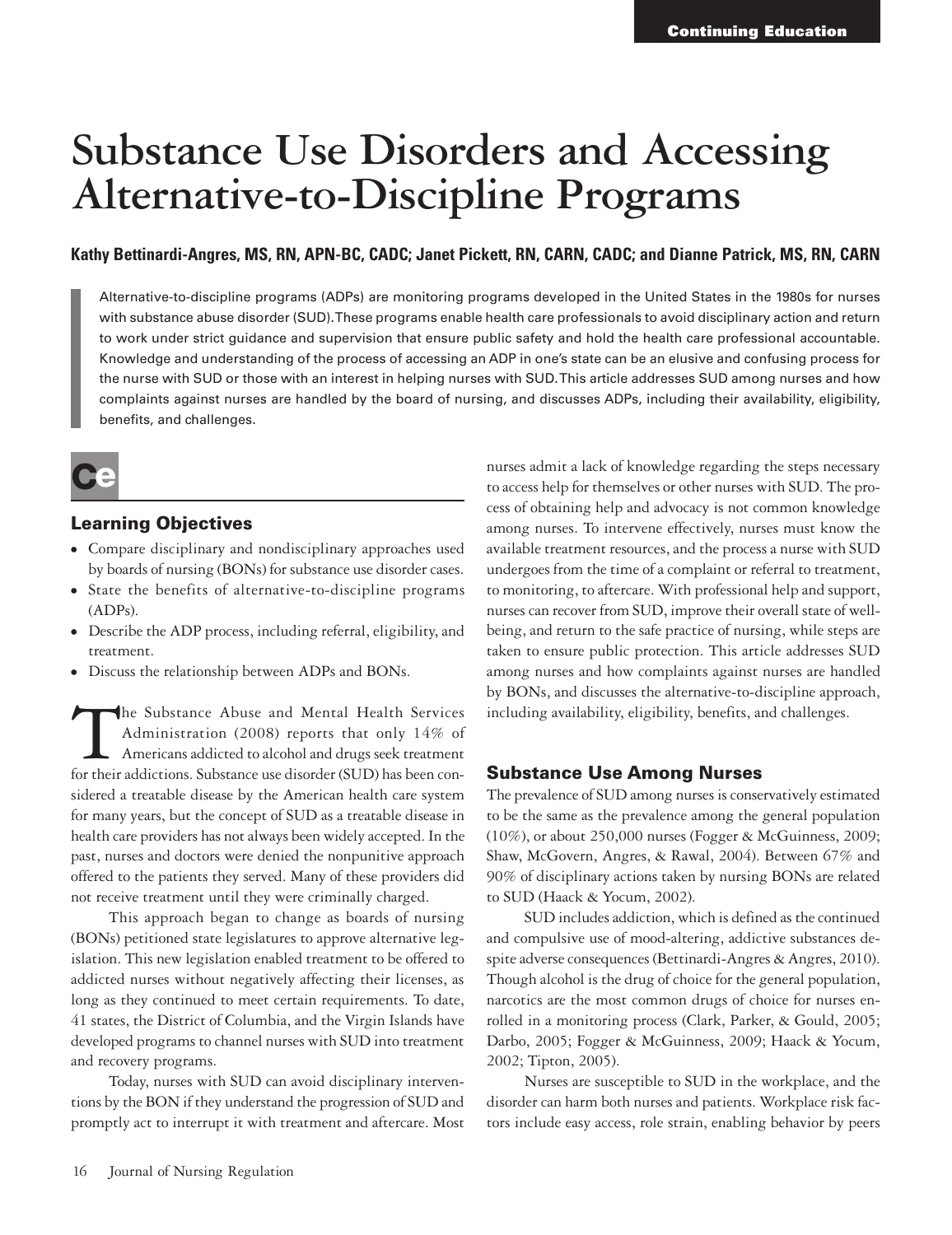and managers, lack of education, and attitudes towards drugs and drug use. Certain attitudes may heighten the odds of substance use among nurses:

- <sup>⦁</sup> Seeing drugs as an acceptable means of coping with life's problems
- <sup>⦁</sup> Developing an overarching faith in the ability of drugs to promote healing
- <sup>⦁</sup> Rationalizing drug use on the basis of needing to continue working
- <sup>⦁</sup> Feeling invulnerable to illnesses
- <sup>⦁</sup> Developing a permissive attitude toward self-diagnosing and self-treating physical pain or stress (Clark & Farnsworth, 2006; Luck & Hedrick, 2004).

# Reviewing and Investigating Allegations

BONs are created by state legislation to protect the public, and states give BONs the power to regulate nurses in their jurisdiction (Dunn, 2005). BONs enact and enforce rules and regulations related to the practice of nursing in their state. These rules and regulations define what constitutes misconduct, unprofessional conduct, incompetence, and unfit to practice (Dunn, 2005). BONs employ the rules when they receive an allegation that a nurse has engaged in misconduct.

To understand alternative-to-discipline programs (ADPs), nurses must comprehend what happens when a complaint is submitted. The BON handles all allegations or complaints against nurses, typically by following a process of review, investigation, hearing or proceedings, and resolution of the complaint. Table 1 describes a typical complaint process for any allegation.

SUD in the nursing community is a major concern for state BONs. When a nurse is suspected of or admits to substance abuse, the offense falls under the general category of unprofessional conduct. State regulations cover certain acts that are cause for disciplinary action against the nurse, including the following:

- <sup>⦁</sup> Drug diversion
- <sup>⦁</sup> Positive drug screen without a lawful prescription
- <sup>⦁</sup> Violation of a state or federal narcotics or controlled substances law
- <sup>⦁</sup> Criminal convictions including driving under the influence
- <sup>⦁</sup> Illegal use of drugs or controlled substances
- <sup>⦁</sup> Use of habit-forming drugs, controlled substances, or alcohol to the extent that the use impairs the user physically or mentally
- <sup>⦁</sup> Failure to comply with the contract provisions of the nurse's assistance program

After the evidence against a nurse in a case alleging impairment or SUD has been presented and the BON has determined that the nurse has engaged in unprofessional conduct in violation of the nurse practice act in the state, the BON must determine which sanctions are appropriate for rehabilitating the

## Table 1

## Complaint Process from Complaint to Resolution

When a complaint is filed against a nurse, the board of nursing (BON) follows a process of review, investigation, hearing or proceedings, and resolution. Though the exact process may differ among states, typically it follows the path described below (National Council of State Boards of Nursing, 2010b).

## Review and Investigation

First, a determination is made as to whether or not the alleged act violates existing laws or regulations that govern the nurse's practice. If it is found to violate the nurse practice act (NPA), evidence is gathered, and interviews are conducted. The process used to investigate and act on a complaint may vary, depending on the seriousness of the allegations (was there actual or potential harm to a patient, or was the alleged behavior minor in nature?) and on the timeliness of the complaint. Investigation can include requesting additional documents or information from complainants and the licensee, visiting pertinent sites, and interviewing witnesses.

#### **Proceedings**

When sufficient information is gathered, the nurse is given an opportunity to respond to the allegations. BONs vary in the methods used to obtain the nurse's perspective on the situation. Nurses are informed of methods used to obtain information through informal proceedings, and the implications for licensure and the ability to continue to practice nursing. The nurse has the right to obtain legal advice and advocacy at her or his own expense.

State laws vary as to the standard of proof (degree of certainty) required in administrative law cases. If the BON determines that disciplinary action is warranted, it must then decide on the type of action. Factors such as the level of risk, the underlying cause, the question of whether the nurse should be out of practice for a time, and mitigating or aggravating factors are considered.

## Complaint Resolution

If, after hearing the evidence, the BON decides the nurse violated the NPA, the BON must determine the appropriate sanctions for disciplining the nurse. The types of actions available to BONs vary according to state law. Although terminology may differ, BON action affects the nurse's licensure status and ability to practice nursing in the state taking action. BON actions may include:

- ⦁ Fine or civil penalty
- ⦁ In the case of substance abuse, referral to an alternative-to-discipline program for practice monitoring and recovery support
- ⦁ Imposition of requirements for monitoring, education, or other provision tailored to the particular situation
- ⦁ Limitation or restriction of one or more aspects of practice (e.g., limiting role, setting, activities, hours worked)
- ⦁ Separation from practice for a period of time (suspension) or loss of license (revocation)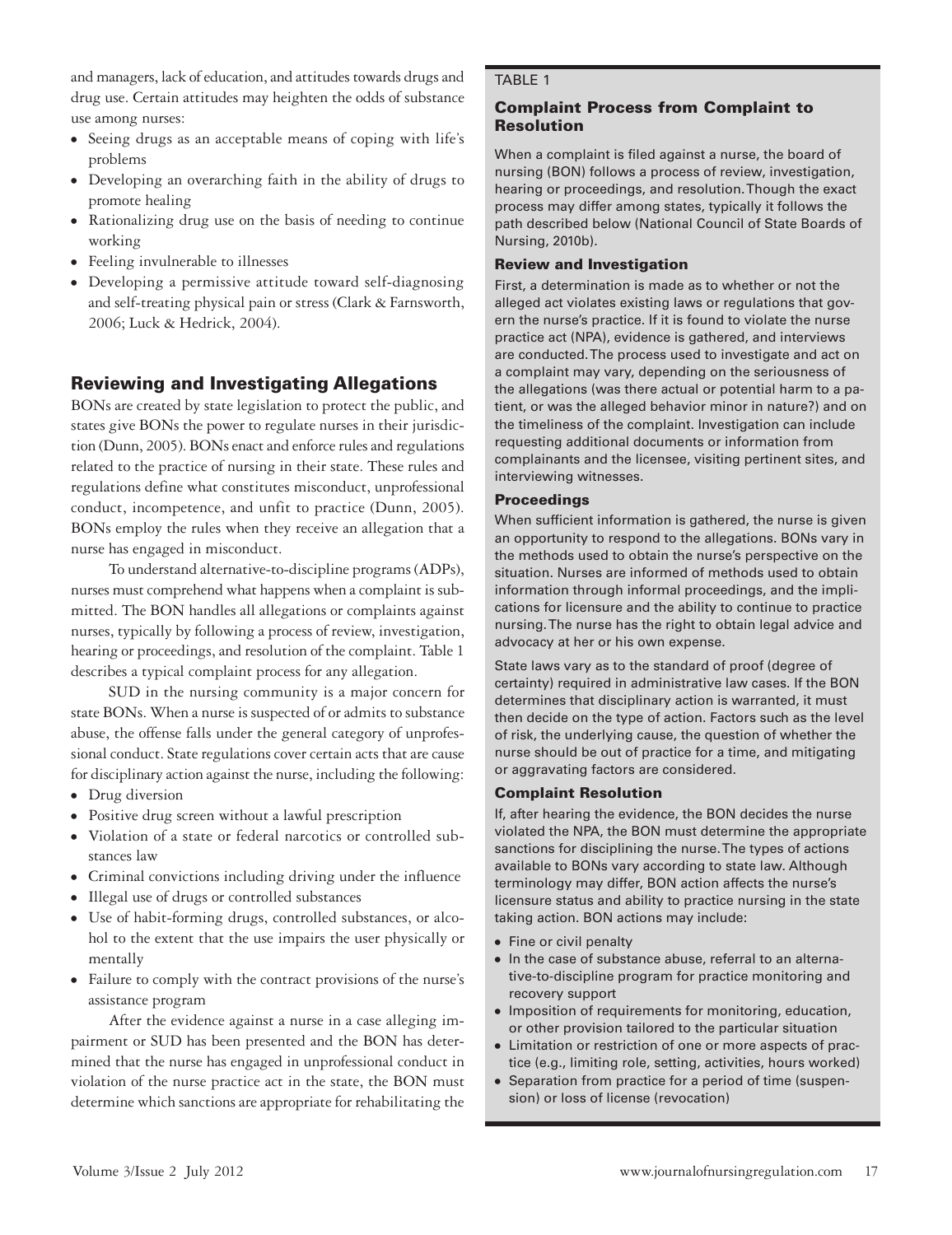nurse and whether a disciplinary or nondisciplinary approach is appropriate.

#### **Disciplinary Approach**

In the traditional disciplinary approach, the Final Order of Discipline resolution requires the nurse to enroll in a monitoring program within a short period of time. Many state BONs have statutory authority for implementing nurse assistance programs; others work closely with independent programs. The BON implements rules that often include admission criteria, program requirements, and discharge criteria.

The Final Order will require that the nurse sign a contract with the program as part of the enrollment process and that the nurse abide by all the terms, conditions, and requirements of the program and contract until successfully completing the program. There is no provision for protecting the privacy of the nurse. The Final Order also usually includes:

- <sup>⦁</sup> voluntary admission of the SUD and a no-contest plea
- <sup>⦁</sup> agreement to certain terms, such as suspension of licenses, treatment, monitoring, and limited practice reports
- <sup>⦁</sup> presentation of administrative complaint and proposed consent order to the BON
- <sup>⦁</sup> BON acceptance, revision, or rejection of terms
- <sup>⦁</sup> possible coding of license as "Probation," Limited," or some similar indication of probation
- <sup>⦁</sup> provision that records be subjected to public access (may not apply in all states).

The fact that discipline has been instituted against a nurse is made available to the public as soon as discipline is taken. Disciplinary actions are reported to databanks, such as the Nursys® data bank of the National Council of State Boards of Nursing (NCSBN) and data banks as required by federal law, including the Healthcare Integrity and Protection Data Bank and the National Practitioner Data Bank.

Before the advent of ADPs, this disciplinary approach was the only way to protect the public from nurses with SUD. Since the 1980s, ADPs have been used by a growing number of BONs.

# Alternative-to-Discipline Programs

The first ADP started in Florida in the 1980s in response to the need to compassionately but effectively protect health care professionals and the public. The American Nurses Association (ANA) and NCSBN were pivotal in promoting recovery and reentry to practice for health care professionals. In 1984, the ANA (1982, 1984) adopted a resolution calling for nonpunitive state assistance programs and treatment before disciplinary action. In 1996, an NCSBN task force created a template for ADPs that is widely used in the United States. In June 2002, a resolution before the ANA House of Delegates on workplace advocacy recommended advocacy for the retention of nurses who experience addiction and psychiatric disorders and efforts to educate the

public and professional nurses on the prevalence of addiction disorders as diseases for which society and registered nurses are at risk. Today, 43 of 59 jurisdictions have ADPs (Bainer, 2010).

ADPs enhance the BON's ability to provide public protection by promoting early identification of nurses with SUD and intervention before they demonstrate unsafe practices. The programs were designed to refer nurses for evaluation and treatment, monitor the nurses' compliance with treatment and recovery recommendations, and monitor their abstinence from drug and alcohol use.

ADPs offer an opportunity for nurses who meet specified criteria to remain active in nursing while in treatment and being monitored. Thus, they can continue to work, which enhances their financial status, further supporting recovery (Fogger & McGuinness, 2009).

When a nurse is referred to an ADP or self-reports, the investigation does not last long, as it often does with the traditional disciplinary model, which allows the nurse to practice during this period, placing patients at risk. In ADPs, compliance with treatment and aftercare recommendations is required immediately, and return to or continuation of practice is carefully monitored to ensure public safety (Geiger & Smith, 2003).

## **Relationships between BONs and ADPs**

The majority of states have ADPs affiliated with or recognized by their BONs. As of 2008, 45 BONs in the Unites States had some form of ADP (Monroe & Kenaga, 2010). According to the 2009 NCSBN survey of states with ADPs, 47% are administered by the staff of the BON, and 11% are administered by a state agency other than the BON, such as the department of health. The rest are administered by an outside entity, such as a professional association or a peer-assistance program (National Council of State Boards of Nursing [NCSBN], 2010c). An example of an ADP administered by an outside entity is the Illinois Professional Health Program (IPHP), which works with other health professionals, such as physicians and pharmacists. IPHP works with the BON after the identified nurse grants legal consent for them to communicate.

Collaboration between BONs and ADPs results in a balance between nonpublic monitoring of the nurse with SUD and just action of the BON to meet public safety concerns. Outside ADPs must preserve the BON's disciplinary authority. However, when a BON delegates responsibility for its ADP to an outside entity, it needs to have complete assurance in the capability and integrity of the ADP. Any contract entered into should give the BON adequate control and oversight. A contractual relationship should specify which data are shared, when data are shared, and under what circumstances.

#### **Referral**

- A nurse may be referred to an ADP in several ways:
- <sup>⦁</sup> Self-referral. A nurse with a SUD may contact an ADP.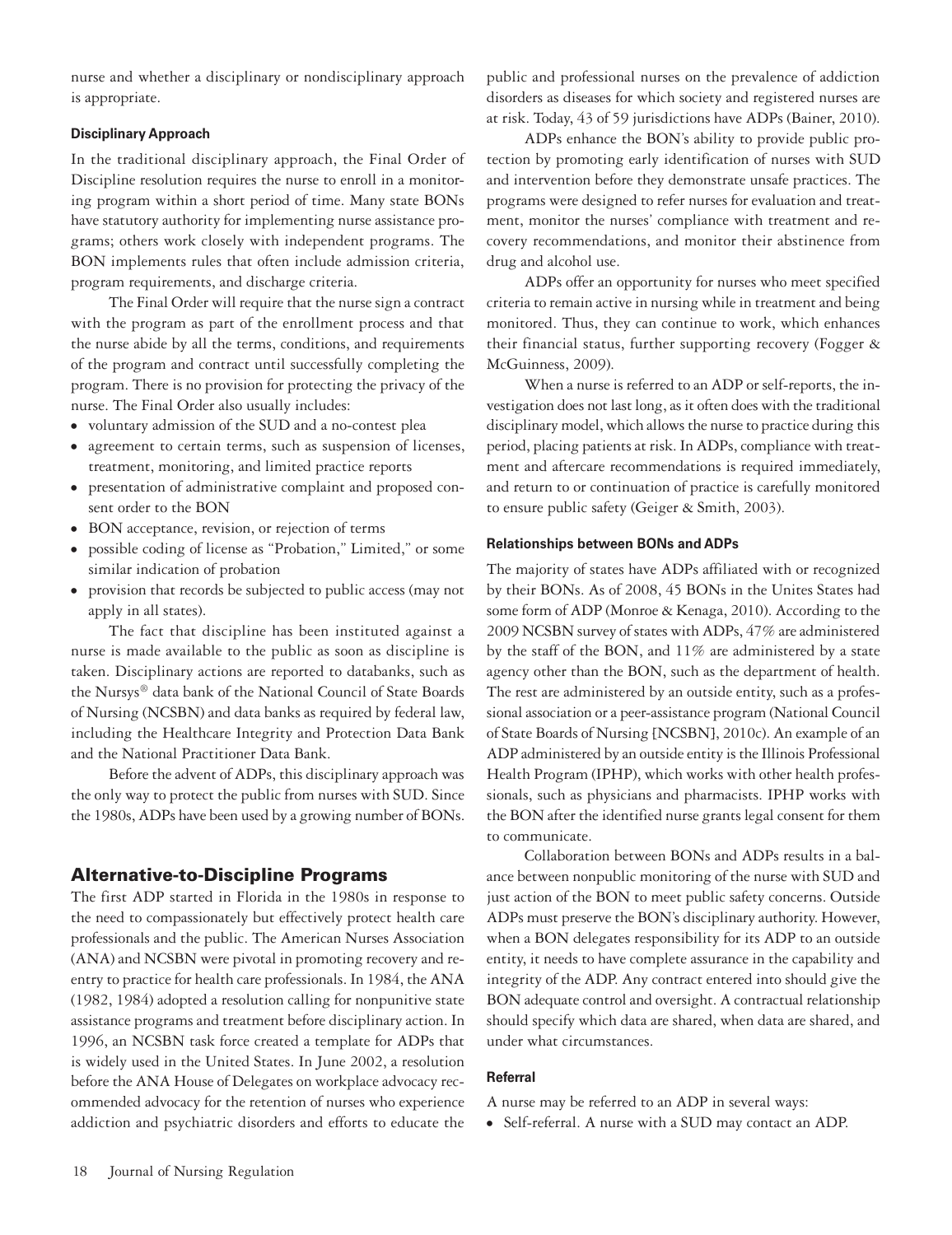- <sup>⦁</sup> BON referral. While a complaint is being processed or investigated, the BON or the investigator may refer a nurse to an ADP.
- <sup>⦁</sup> Treatment program referral.

# **Eligibility**

A preliminary screening process has usually substantiated that the nurse has been diagnosed with SUD and identified a need for further evaluation (Breining, 2008). The screening process also determines whether the nurse is appropriate and eligible for the ADP.

If the nurse is not eligible, the ADP refers the matter to the BON for further review and offers other appropriate treatment referrals. An ADP is not available to a nurse who diverted drugs for sale or distribution to others, caused harm to a patient because of his or her abuse, or engaged in behavior with a high potential for causing harm, such as substituting patients' drugs with placebos (NCSBN, 2010c).

To enter an ADP, a nurse must sign an individualized contract specifying evaluation and treatment requirements, drug-screening requirements, worksite limitations, and compliance reporting. The nurse also admits to having problems with substance use and agrees to waive all rights to appeal, file grievances or complaints, and contest licensure actions relating to or arising from the ADP.

Noncompliance with the ADP is unprofessional conduct and may result in a cease-to-practice order, notification of the nurse's employer, extension or modification of the contract, discharge from the ADP, report to the BON, or automatic public discipline. The BON may obtain complete records of the nurse's participation in the ADP. Participants and terms of the contract are nonpublic but may be shared with parties who have an official need to know (NCSBN, 2010d).

Further, because a nurse has the option of dropping out of an ADP and because the program has the option of discharging an unsuccessful nurse, several states have passed laws giving the BON the authority to take immediate action against the license and then have a hearing on the issues. Depending on the state, this action may be called a summary suspension, temporary suspension, license restriction, or license suspension.

# **Benefits of ADPs**

ADPs offer a voluntary, nonpunitive opportunity for impaired nurses to begin recovery (National Organization of Alternative Programs, 2012), which benefits the recovering nurse, the BON, and the public:

# Table 2

# Peer-Assistance Programs

In peer-assistance programs, nurses help nurses with their recovery. The primary goals are to help the nurse reenter the workforce safely and competently and to restore a healthy continuum of personal growth. A peer-assistance program is an advocacy and support group, not a treatment program. After some time in an alternative-to-discipline (ADP), most nurses begin participating in a peer-assistance program as they continue with their ADP.

Treatment centers and ADPs encourage attendance at peer support-group meetings. The groups, which are usually free, operate on the principles of anonymity and confidentiality. A nurse in recovery for several years or a nurse knowledgeable about substance use disorder facilitates meetings. All participants are nurses, which enhances camaraderie.

A pivotal focus of these meetings is assistance in the process of reentry into the workplace, including when and where to apply for employment. In the early stages of recovery, some nurses do not understand that an immediate return to an environment similar to the one in which they used mood-altering substances would be detrimental to their recovery. Nor do they understand the difficulty of reentry into a hostile or an indifferent workplace.

Not all states have peer support-group meetings for nurses, and most groups exist in metropolitan areas. A need for more peer-assistance programs exists, especially more peer-assistance programs in rural areas.

- <sup>⦁</sup> By complying with the BON recommendations, the nurse can continue to practice nursing and earn a living instead of losing his or her license and livelihood.
- <sup>⦁</sup> The nurse has the advantage of building a record of recovery in a recognized and approved program. Regular reports to the BON regarding program participants should verify compliance with all program expectations and requirements. These measures of accountability assist the BON and the recovering nurse.
- <sup>⦁</sup> Guidance and expertise of ADP professional support and advocacy for the recovering nurse are ongoing. (See Table 2.)
- <sup>⦁</sup> The ADP approach, which includes early intervention and quick entry into monitoring and treatment, enhances patient safety. The traditional disciplinary method often requires 6 to 18 months of documentation, investigation, and hearings before the nurse is removed from practice (Foster & Jordan, 1994). During that time, the nurse may continue to place patients at risk.
- In that same 6 to 18 months, an ADP can identify a nurse with SUD, implement treatment, and have the nurse safely reenter practice with rigorous monitoring and aftercare.
- <sup>⦁</sup> Most BONs report that the cost to intervene, temporarily remove a licensee from practice, and monitor the nurse's return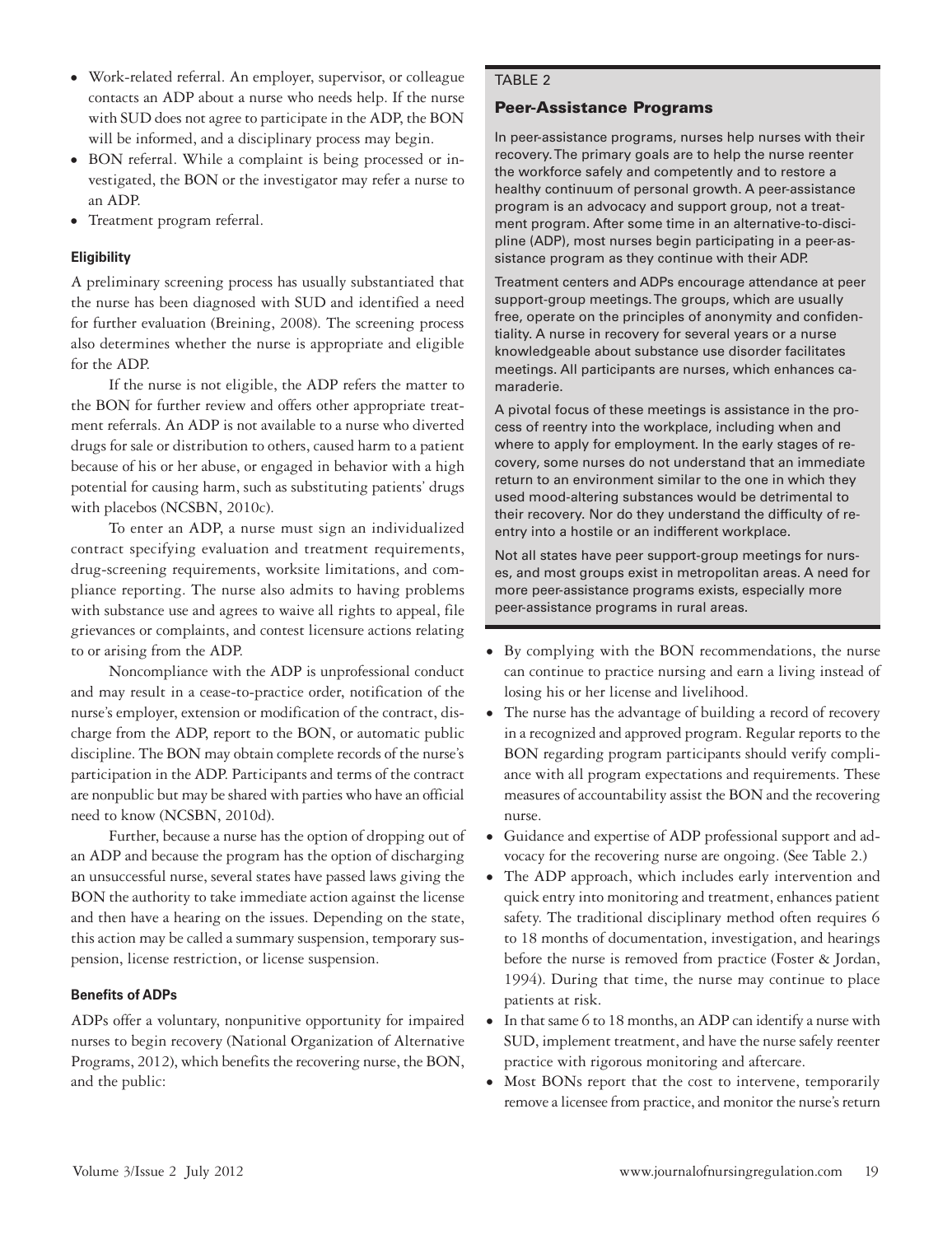## Table 3

#### Standards for Treatment Programs

Nurses with substance use disorder must be offered longterm, coordinated management of their care, and the care management should be adapted based on ongoing monitoring of their progress. The following criteria must be in place for a treatment program to be approved to provide services:

- ⦁ Licensure by the state
- ⦁ Adherence to an abstinence-based program
- ⦁ Development of an individualized initial treatment plan with a 12-month aftercare program based on evaluation by a multidisciplinary team
- ⦁ Adherence to a 12-step philosophy
- ⦁ Provision for family involvement in treatment
- ⦁ Provision of a geographically convenient location for treatment to encourage the participation of family members in the nurse's primary treatment
- ⦁ Requirement for frequent random and for-cause drug screening and reports of positive results
- ⦁ Requirement for immediate reports of significant events in treatment that are related to the nurse's ability to practice safely

to practice through an ADP agreement is significantly less than the cost of the traditional discipline process.

#### *Recovery and Retention*

ADPs have the highest rate of long-term recovery for the successfully treated nurse (Griffith, 1999; Hughes, Smith, & Howard, 1998), and their retention rate is high (Haack & Yocum, 2002). Darbro (2003) found that even most of the nurses who viewed the ADP requirements as punitive remained in recovery.

Florida's ADP, which is the oldest, estimates that 80% of impaired nurses return to practice, and fewer than 25% relapse (Hastings & Burn, 2007). To participate in the Florida program, a nurse must refrain from practice until cleared by the ADP, comply with all treatment and monitoring recommendations for a minimum of 3 to 5 years, and participate in a weekly nurse support group in his or her local area (Hughes et al, 1998).

Along with participation in ADPs, studies show better outcomes for health care professionals who receive specialized treatment and aftercare, including peer-group settings, specific groups that focus on work and personality variables (for example, the Caduceus group), and careful exploration of work reentry issues (Angres, Bettinardi-Angres, & Cross, 2010). Peer-assisted programs, on the other hand, consist of nurses helping other nurses and do not qualify as treatment or professional support systems. They should not replace treatment or an ADP. However, they can contribute to the ongoing sobriety and personal growth of the recovering nurse. These groups are especially helpful in the process of reentry.

Anecdotally, recovering nurses report their ADPs were the most important factor in their successful return to work (Smith &

Hughes, 1996). Additionally, the higher the level of satisfaction with the ADP, the more likely the nurse will do well in recovery (Fogger & McGuinness, 2009), although as stated earlier, even a disgruntled nurse in an ADP has a greater chance of maintaining sobriety (Darbro, 2003).

## Confidentiality and Public Protection

The image of ADPs to the media, the general public, and government representatives has suffered from the perception that the ADPs and BONs are overly protective of their participants. The programs' confidential aspects may be interpreted as exposing the public to unnecessary risks. Because nurses with SUD have violated their nurse practice act, some see confidentiality as an unwarranted benefit. However, the assurance of confidentiality is an incentive to encourage timely participation in the program and helps nurses begin their recovery (Darbro, 2009).

BONs must engage the ADPs in close communication and scrutiny with respect to their operations and standards, so BONs and the public can judge the effectiveness of the shared system. (See Table 3.)

Although the majority of ADPs do not make the names of participants public, they require the nurse to report participation to their employer (NCSBN, 2010a). ADPs are required to notify the BON when a nurse enters the program, when a nurse substantially fails to comply with the terms of the program, and when a nurse leaves the program (NCSBN, 2010a). When the BON is not notified of a licensee's participation or status in the ADP, other jurisdictions cannot be notified, thus allowing the licensee to move to multiple jurisdictions without detection.

All ADP records related to monitoring, noncompliance, discharge, or termination from the program should be available to the BON. The original agreements should authorize the exchange of information among ADP employees, employers, the BON, health care providers, support-group facilitators, and treatment providers.

Transparency between the ADP and the BON is key to ensuring the program is helping to ensure public protection, even though communication between the program and the BON may decrease the level of confidentiality.

## Conclusion

The nursing profession must work toward a positive outcome for nurses with SUD that protects nurses and the public. SUD cannot be eradicated, but the nursing profession can guide nurses with SUD toward an approved and successful course.

ADPs do not guarantee recovery and successful reentry into the profession, but statistics thus far prove this approach, along with professional treatment, aftercare, and peer assistance, offers a nurse with SUD the best chance of success.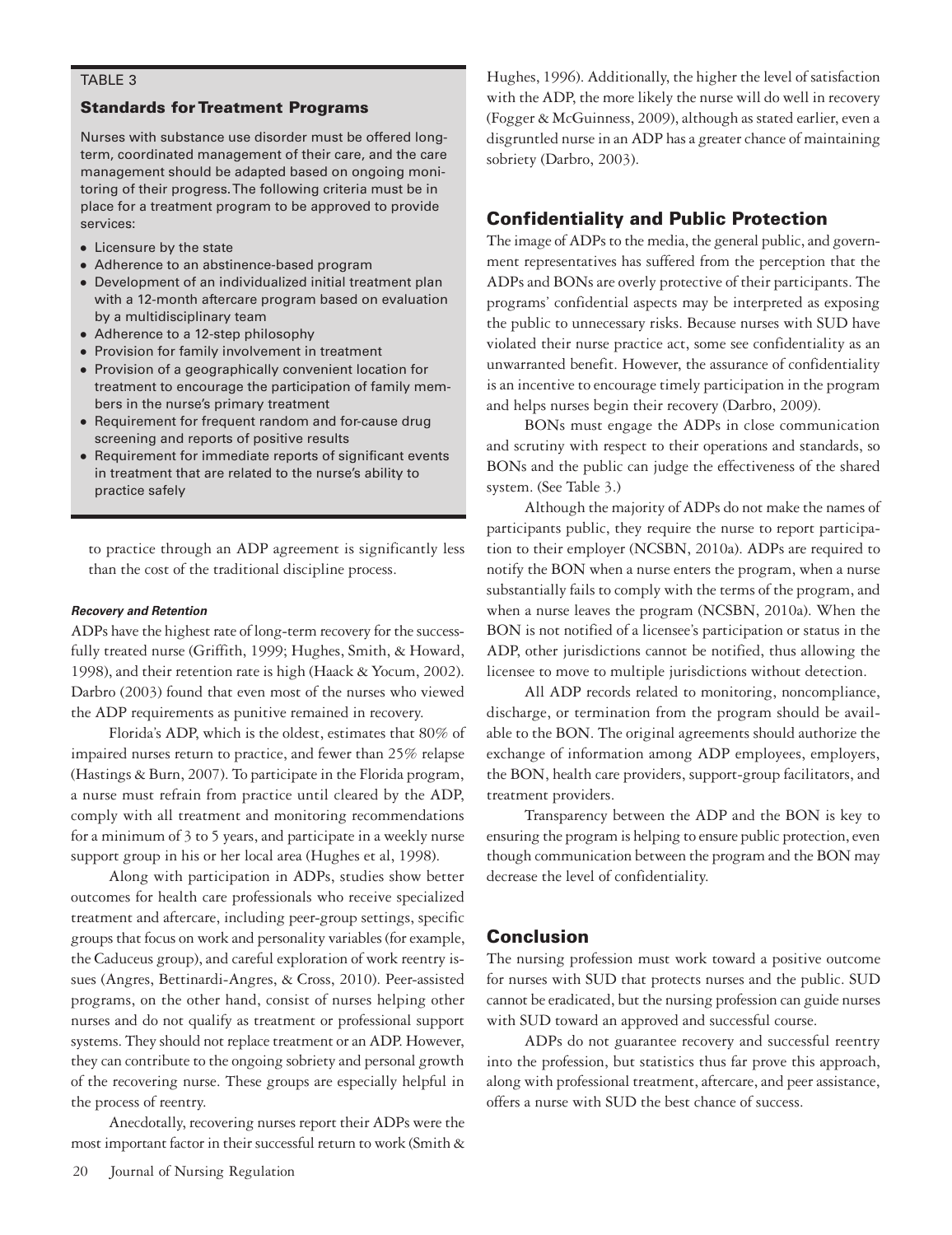## References

- American Nurses Association. (1982). *Action on alcohol and drug misuse and psychological dysfunctions among nurses. Resolution #5*. Retrieved from http://nursingworld.org/MainMenu Categories/ThePracticeof-Professional Nursing/workplace/ImpairedNurse/ Response.aspx
- American Nurses Association. (1984). *Addictions and psychological dysfunctions in nursing: the profession's response to the problem*. Retrieved from http://nursingworld.org/MainMenu Categories/ThePracticeofProfessional Nursing/workplace/ImpairedNurse/ Response.aspx
- Angres, D. H., Bettinardi-Angres, K., & Cross, W. (2010). Nurses with chemical dependence: Successful treatment and reentry. *Journal of Nursing Regulation, 1*(1), 16–20.
- Bainer, J. K. (2010, April). *Comparison of discipline & alternative program survey results.* Presented at the National Council of State Boards of Nursing Annual Substance Use Disorder Forum, Chicago, IL.
- Bettinardi-Angres, K., & Angres, D. H. (2010). Understanding the disease of addiction. *Journal of Nursing Regulation, 1*(2), 31–37.
- Breining, B. G. (2008). *The addiction professional: Manual for counselor competency.* Orangevale, CA: Breining Institute.
- Clark, C., & Farnsworth, J. (2006). Program for recovering nurses: An evaluation. *Medsurg Nursing, 1*(4), 223–230.
- Clark, C., Parker, E., & Gould, T. (2005). Rural generalist nurses' perceptions of the effectiveness of their therapeutic interventions for patients with mental illness. *Australian Journal of Rural Health, 13*(4), 205–213.
- Darbro, N. (2005). Alternative diversion programs for nurses with impaired practice: Completers and noncompleters. *Journal of Addictions Nursing, 16,* 169–186.
- Darbro, N. (2003). A guide for healthcare professionals—behavioral problems. *Nursing News & Views*, New Mexico Board of Nursing. Retrieved from http://epubs.democratprinting.com/display\_article. php?id=918855
- Darbro, N. (2009). Overview of issues related to coercion and monitoring in alternative diversion programs for nurses: A comparison to drug courts: part 2. *Journal of Addictions Nursing, 20,* 24–33.
- Dunn, D. (2005). Substance misuse among nurses—Defining the issue. *AORN Journal, 82*(43), 573–594.
- Fogger, S., & McGuinness, T. (2009). Alabama's nurse monitoring programs: The nurse's experience of being monitored. *Journal of Addictions Nursing*, 20 (3):142-149.
- Foster, F. D., & Jordan, L. M. (Eds.). (1994). *Professional aspects of nurse anesthesia practice.* Philadelphia, PA: F. A. Davis.
- Geiger, J., & Smith, L. (2003). Nurses in recovery: The burden of life problems and confidence to resist relapse. *Journal of Addictions Nursing, 14,* 133–137.
- Griffith, J. (1999). Substance abuse disorders in nurses. *Nursing Forum, 34*(4), 19–28.
- Haack, M., & Yocum, C. (2002). State policies and nurses with substance use disorders (profession and society). *Journal of Nursing Scholarship, 34,* 89–94.
- Hastings, J., & Burn, J. (2007). Addiction: A nurse's story. *American Journal of Nursing, 107*(8), 75–77, 79.
- Hughes, T. L., Smith, L., & Howard, M. J. (1998). Florida's Intervention Project for Nurses: A description of recovering nurses' reentry to practice. *Journal of Addictions Nursing, 10*(2), 63–69.
- Luck, S., & Hedrik, J. (2004). The alarming trend of substance abuse in anesthesia providers. *Journal of PeriAnesthesia Nursing, 19*(5), 308– 311.
- Monroe, T., & Kenaga, H. (2010). Don't ask don't tell: Substance abuse and addiction among nurses. *Journal of Clinical Nursing, 20,* 504– 509.
- National Council of State Boards of Nursing. (2010a). Alternative to discipline survey findings. Retrieved from www.ncsbn.org/3013. htm
- National Council of State Boards of Nursing. (2010b). Board of nursing complaint process. Retrieved from www.ncsbn.org/2105.htm
- National Council of State Boards of Nursing. (2010c). *Model nursing act and model nursing administrative rules.* Retrieved from www.ncsbn. org/Model\_Nursing\_Practice\_Act\_081710.pdf
- National Council of State Boards of Nursing. (2010d). *Substance use disorder in nursing: A resource manual and guidelines for alternative and disciplinary monitoring programs.* Chicago, IL: Author.
- National Organization of Alternative Programs. (2012). *Bylaws*. Retrieved from www.althernativeprograms.org/bylaws.html
- Shaw, M. F., McGovern, M. P., Angres, D. H., & Rawal, P. (2004). Physicians and nurses with substance abuse disorders. *Journal of Advanced Nursing, 47*(5), 561–571.
- Smith, M. F., & Hughes, T. (1966). Re-entry: When a chemically dependent colleague returns to work. *American Journal of Nursing, 96,* 32– 37.
- Substance Abuse and Mental Health Services Administration. (2008). *National household survey on drug abuse: Detailed tables.* Rockville, MD: Office of Applied Statistics.
- Tipton, P. (2005). Predictors of relapse for nurses participating in a peer assistance program. *Dissertation Abstracts International, 66*(11).

**Kathy Bettinardi-Angres, MS, RN, APN-BC, CADC,** is Director of Family Services and Assessments for Nurses, Resurrection Behavioral Health Program for Professionals, Chicago, Illinois. **Janet Pickett, RN, CARN, CADC,** is Case Manager, Illinois Professional Health Program, Advocate Medical Group, in Des Plaines, Illinois. **Diane Patrick, MS, RN, CADC** is president of the Peer Assistance Network for Nurses of the Illinois Nurse's Association.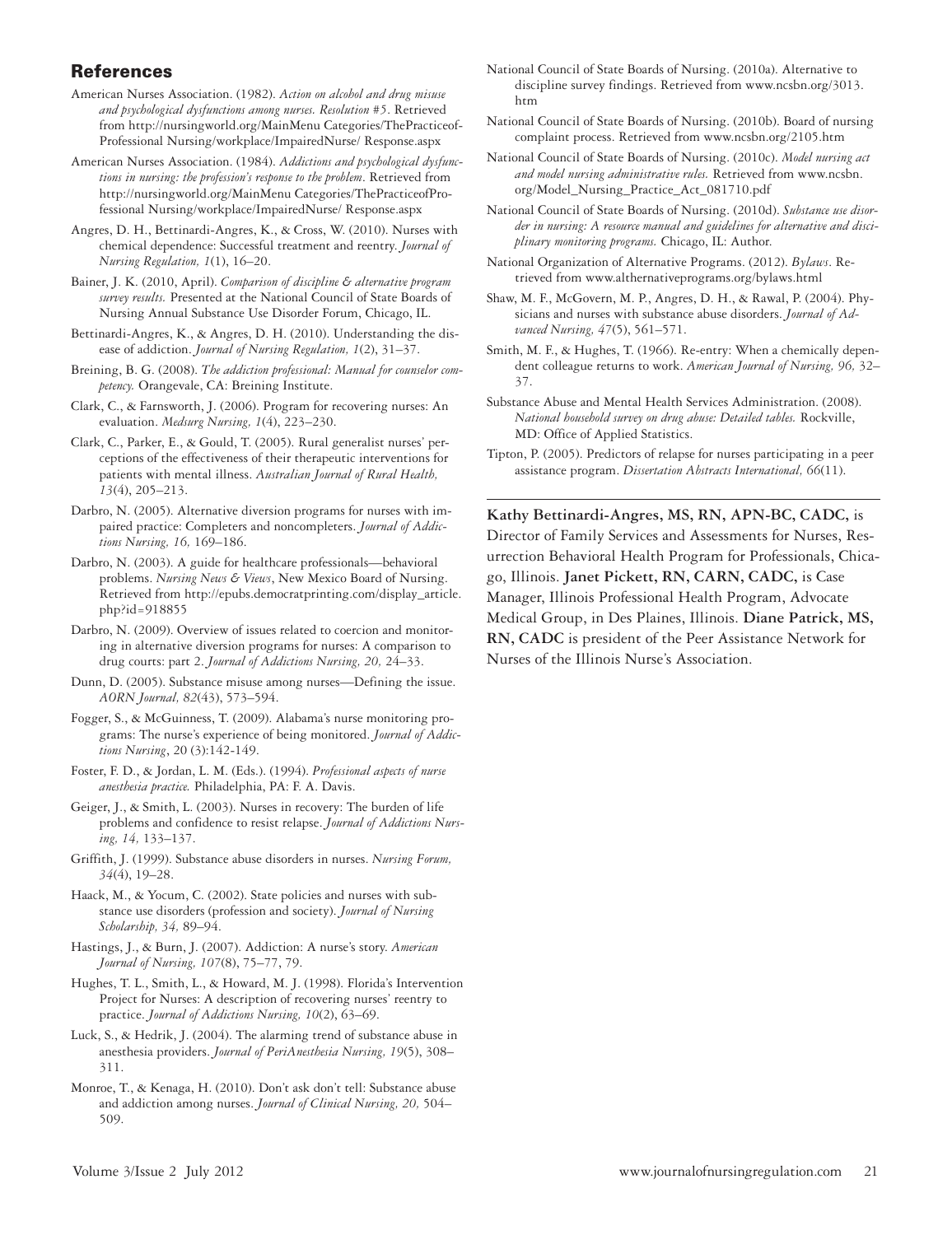## Substance Use Disorders and Accessing Alternative-to-Discipline Programs

## Learning Objectives

- ⦁ Compare disciplinary and nondisciplinary approaches used by boards of nursing (BONs) for substance use disorder cases.
- ⦁ State the benefits of alternative-todiscipline programs (ADPs).
- ⦁ Describe the ADP process, including referral, eligibility, and treatment.
- ⦁ Discuss the relationship between ADPs and BONs.

The authors and planners of this CE activity have disclosed no financial relationships with any commercial companies pertaining to this activity.



# CE Posttest

#### Substance Use Disorders and Accessing Alternative-to-Discipline Programs

If you reside in the United States and wish to obtain 1.4 contact hours of continuing education (CE) credit, please review these instructions.

## **Instructions**

Go online to take the posttest and earn CE credit:

Members – www.ncsbninteractive. org (no charge)

Nonmembers – www.learningext. com (\$15 processing fee)

If you cannot take the posttest online, complete the print form and mail it to the address (nonmembers **must** include a check for \$15, payable to NCSBN) included at bottom of form.

## Provider accreditation

The NCSBN is accredited as a provider of CE by the Alabama State Board of Nursing.

The information in this CE does not imply endorsement of any product, service, or company referred to in this activity.

Contact hours: 1.4 Posttest passing score is 75%. Expiration: July 2015

# Posttest

## **Please circle the correct answer.**

- **1. Which statement about substance abuse disorder (SUD) among nurses is correct?**
- a. The prevalence of SUD among nurses is higher than the general population.
- b. The prevalence of SUD among nurses is lower than the general population.
- c. Alcohol is the most common drug of choice for nurses.
- d. Narcotics are the most common drugs of choice for nurses.

## **2. Of all disciplinary actions taken by boards of nursing (BONs):**

- a. less than a quarter relate to SUD.
- b. fewer than half relate to SUD.
- c. as many as 90% relate to SUD.
- d. as many as 40% relate to SUD.
- **3. Which statement about the Final Order of Discipline for nurses with SUD who have been found to have engaged in unprofessional conduct is correct?**
- a. Disciplinary actions are reported to data banks.
- b. Records are kept private.
- c. No signed contract is needed.
- d. Entry into a monitoring program is voluntary.

## **4. An alternative-to-discipline program (ADP):**

- a. allows nurses who meet specific criteria to continue to work.
- b. requires that nurses change shifts.
- c. has a longer investigation time compared to traditional discipline.
- d. takes a punitive approach.

# **5. The most common model for administration of ADPs is:**

- a. a state agency other than the BON.
- b. the BON.
- c. the board of medicine.
- d. an outside entity such as a professional association.
- **6. Which statement about the relationship between a BON and an outside entity providing ADP is correct?**
- a. The BON's contract with the ADP must give the BON adequate control and oversight.
- b. Outside ADPs typically assume the BON's disciplinary authority.
- c. The ADP does not share data with the BON.
- d. The ADP communicates with the BON as soon as the nurse enrolls in ADP.

## **7. Which statement about referrals to an ADP is correct?**

- a. An employer cannot refer a nurse.
- b. An employer can refer a nurse after dismissal.
- c. A nurse may self-refer to an ADP.
- d. A nurse cannot self-refer to an ADP.

## **8. Which nurse is eligible for ADP?**

- a. A nurse who diverted drugs for sale
- b. A nurse who distributed drugs
- c. A nurse who substituted placebos for drugs
- d. A nurse with a diagnosis of SUD

## **9. Which statement about noncompliance with an ADP is correct?**

- a. The contract is automatically extended by 6 months.
- b. The nurse's employer may not be notified.
- c. Noncompliance may result in a cease-topractice order.
- d. No reports related to noncompliance can be shared.

## **10. The rate of return to practice for nurses in the Florida ADP (the oldest in the United States) is:**

- a.  $25%$ .
- b. 50%.
- c. 65%.
- d. 80%.